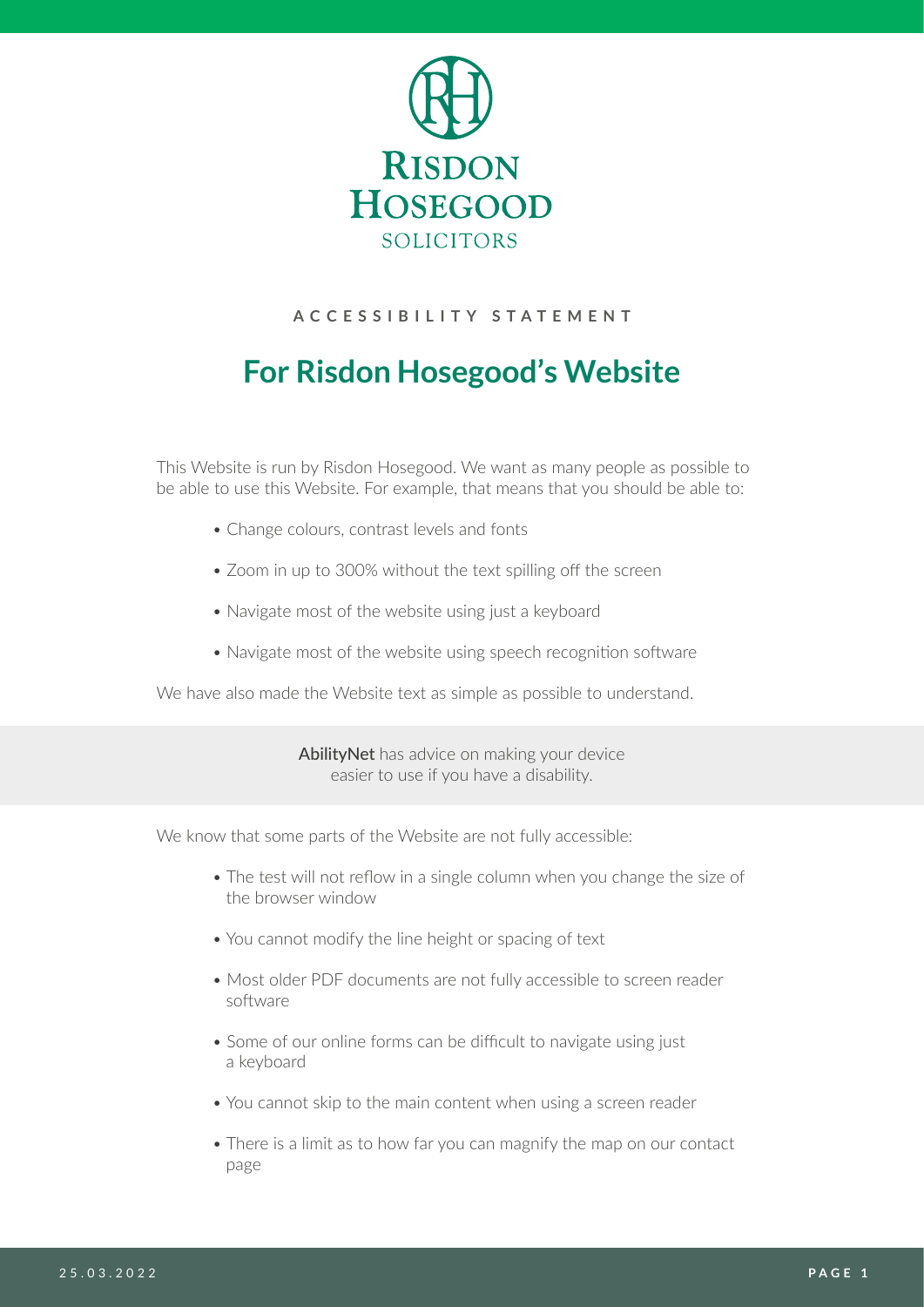## **Our Site Supports The Following Browsers:**

## **On a PC:**

- Microsoft Internet Explorer 7 and above
- Mozilla Firefox
- Safari
- Google Chrome

### **On a Mac:**

- Safari
- Mozilla Firefox
- Google Chrome

You can download the latest versions of these browsers from the following websites:

- Microsoft Internet Explorer
- Firefox
- Safari
- Chrome

## **If You Need Information on this Website in a Different Format**

For an accessible PDF, large print, easy read, audio recording or braille:

Email: **[info@risdonhosegood.com](mailto:info%40risdonhosegood.com?subject=)**

### Call: **[01823 251571](tel:01823251571)**

Your request will be considered and we will get back to you within 7 days